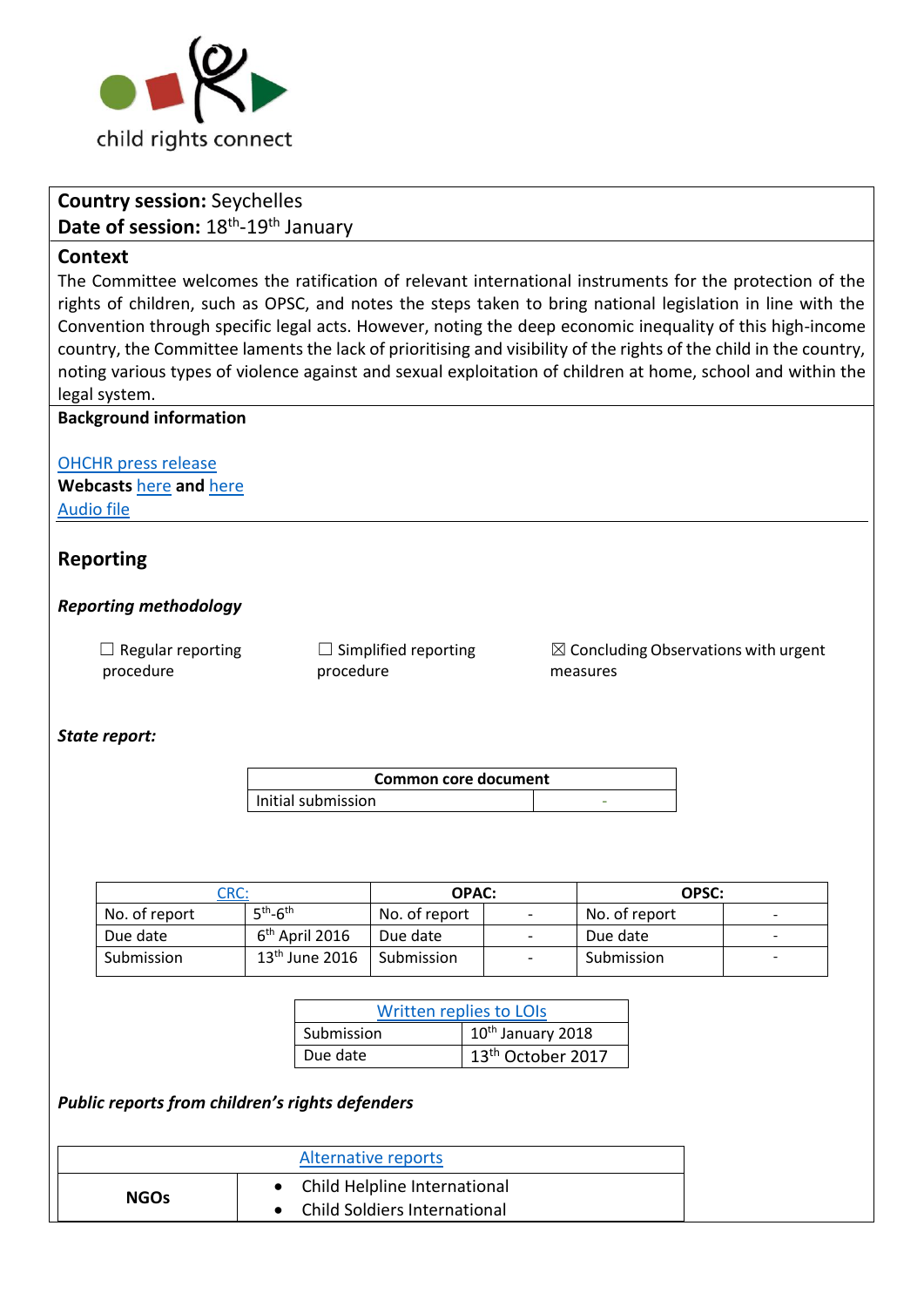

| <b>NHRIS</b>                                           |
|--------------------------------------------------------|
| <b>Other Stakeholders</b><br>• University of Mauritius |

Additional comments: The Committee noted that it was rare not to receive an alternative report to the one provided by the State and questioned the delegation on whether it had undertaken any civil society participation in the writing of its own report, namely if children had been given the opportunity to participate.

# **State delegation**

The delegation of the Seychelles was headed by Mrs. Jeanne Simeon, Minister for Family Affairs, who was accompanied by a high-level representatives from the Social Affairs Department. The small delegation was able to contribute to a technical prolific discussion even though the country does not possess a single body responsible for the rights of children.

# **Committee's Task Force members**

| Name & Last Name        | Country         |
|-------------------------|-----------------|
| Ms. Hynd AYOUBI IDRISSI | Morocco         |
| Ms. Velina TODOROVA     | <b>Bulgaria</b> |

# **Dialogue description**

### i. Character of the dialogue

The discussion was largely technical, with a focus on the need for the Seychelles to carry out specific child protecting measures and put in place the adequate legal framework in accordance with the Convention and international standards to fill lacunae in its law.

### ii. General assessment made by the Committee

While the Committee acknowledge the positive aspects of pilot projects in several areas, it pointed out that there is a lack of legal consolidation around the rights of the child, with more to be done in this front to ensure that legislation, coordination and adequate budgeting can be provided for the improvement of the rights enjoyed by children.

### iii. Main issues discussed:

• **Comprehensive Policy and Strategy:** The Committee expressed interest in the new review of the civil code and the potential positive changes it could mean for children. However, it lamented that the National Action Plan had been extinguished and wondered if necessary financial support was still available for investing in the promotion and protection of the rights of the child. The delegation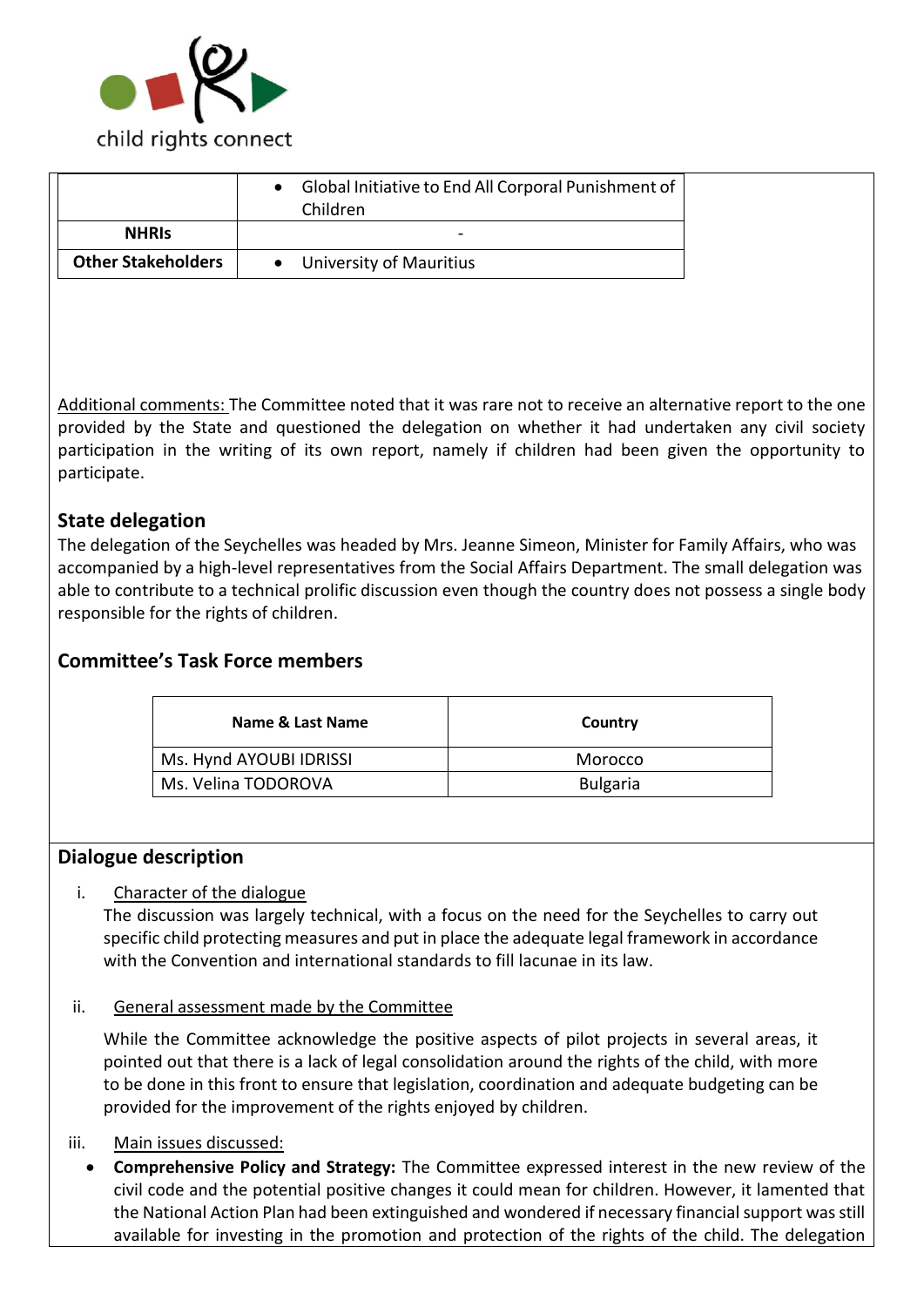

replied the National Commission on Human Rights was now responsible for promoting and coordinating measures on children and that ministries have several multi and bilateral programmes which address the needs of children separately.

- **Name and Nationality, right to know and be cared for by parents, right to identity:** the Committee showed concern over the fact that the term "illegitimate child" is still part of the national legal system even though the changes to it have allegedly been underway for twenty years. The delegation said that the process for the removal of this term from law was underway and efforts are being carried out to ensure children have the right to know the identity of their fathers even when he does not legally recognise them. Additionally, the Committee criticised the lack of access to registration and documents of asylum seekers and refugees in the Seychelles, who are also not considered under national law since Seychelles does not have a national asylum law.
- **Violence Against Children:** The Committee welcomed the initiative to ban corporal punishment in all settings, but questioned how successful it had been. It also showed concern over the lack of services of recovery and reintegration available for victims of abuse and questioned if there was a confidential complaint system in place. The delegation said several awareness-raising campaigns for children, parents and teachers had been promoted on corporal punishment and sexual abuse.
- **Non-discrimination:** The Committee showed concern over the permission of marriage of girls under 18 years old and the fact that reports testify that pregnant girls are not allowed to attend school. The delegation said that a girl who becomes pregnant during the school year can finish it but did not clarify if this meant they could not attend school otherwise. The delegation said that there were programmes for return of girls to education after giving birth but it has limited results. Furthermore, the delegation said abortions were legal under the national law, although only a few number were performed at a medical centre, and that teenage pregnancy rates remain high. In order to have access to sexual and reproductive rights and education at their youth centre they must first obtain the permission of a parent or legal guardian.
- **Child labour and exploitation:** The Committee showed concern over the low minimum age to be able to work and advised the delegation that it should be increased to 13 years old. It lamented the lack of identification of child prostitution and pornography as a crime under national law, since children are often victims of the tourism industry. The Committee also questioned which measures the government was carrying out to stop the supply of girls into sex tourism by their families (due to poverty) and to ensure that the judiciary is adequately equipped to deal with reporting and prosecution of perpetrators.
- **Alternative Care:** The Committee asked if institutionalisation of children was driven by poverty and showed concern over the lack of regulation regarding adoption and formal foster care.

# **Recommendations of the Committee**

- **Comprehensive Policy and Strategy:** The Committee urges the State to ensure that the new national plan of action on families 2018-2022 provides greater visibility to children's rights, develops a strategy with the necessary resources for its application and specify the roles and responsibilities for all agencies with time-bound measurable goals and targets. Likewise it should provide a plan for its effective implementation, monitoring and evaluation.
- **Name and Nationality, right to know and be cared for by parents, right to identity:** The Committee recommends that the Seychelles urgently revise legislation to ensure that children born out of wedlock have the legal right to know and keep in contact with both biological parents. Additionally it recommended the State party to introduce legal safeguards for children who would otherwise be stateless so as to consider ratifying relevant international instruments and seek technical assistance from UNHCR and UNICEF.